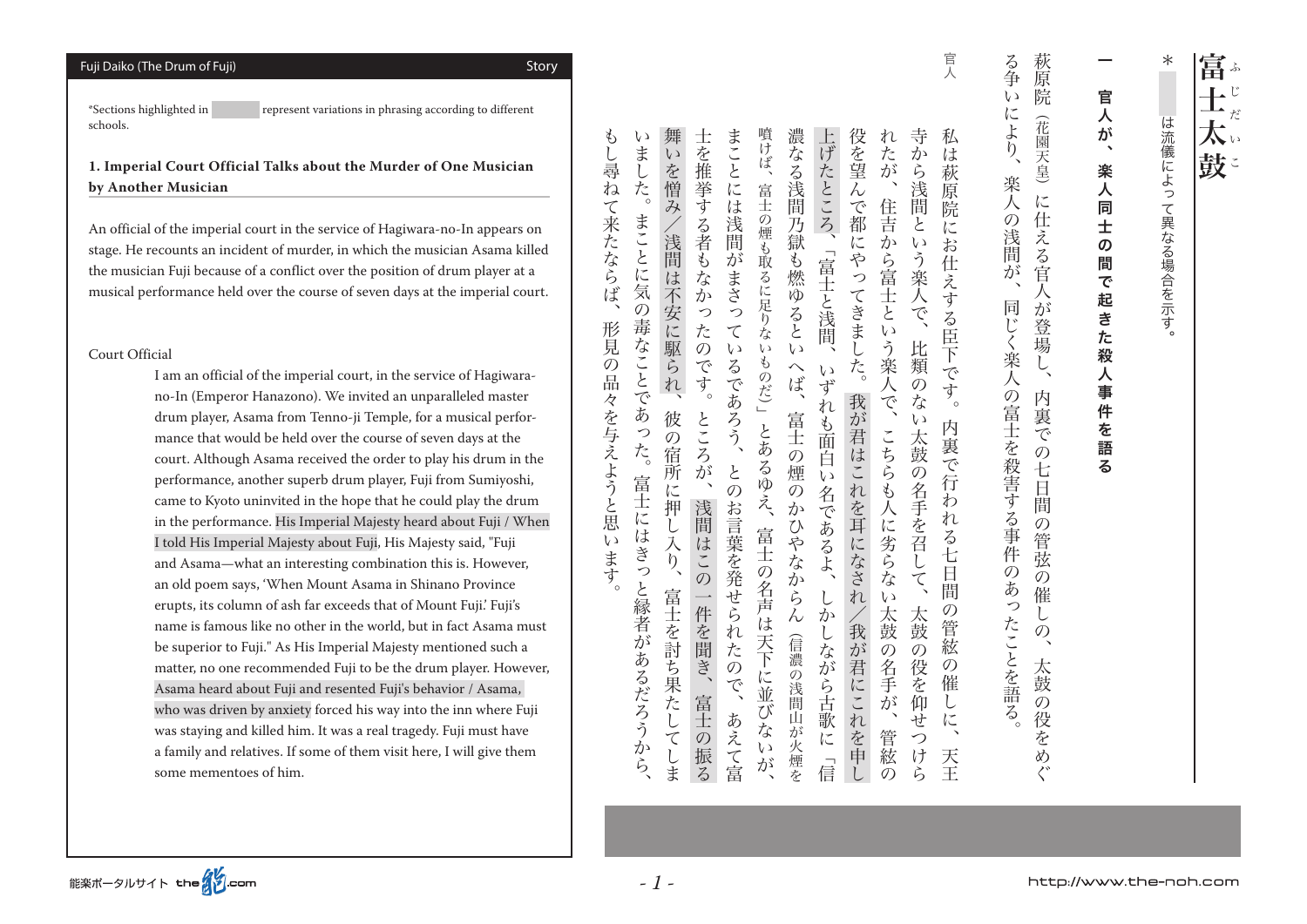| Fuji Daiko (The Drum of Fuji)<br>Story                                                                                                                                                                                                                                                                                                                                                                                                                                                                                                                                                                |       |                      |                                                                 | 妻と娘ノ                                            |          |                                                   | 富士<br>$\overline{\sigma}$ | 妻富<br>娘の                                                                                |                                                         |                           |  |
|-------------------------------------------------------------------------------------------------------------------------------------------------------------------------------------------------------------------------------------------------------------------------------------------------------------------------------------------------------------------------------------------------------------------------------------------------------------------------------------------------------------------------------------------------------------------------------------------------------|-------|----------------------|-----------------------------------------------------------------|-------------------------------------------------|----------|---------------------------------------------------|---------------------------|-----------------------------------------------------------------------------------------|---------------------------------------------------------|---------------------------|--|
| (The court official calls out to his servant and orders the servant to let him                                                                                                                                                                                                                                                                                                                                                                                                                                                                                                                        |       |                      |                                                                 |                                                 |          |                                                   | 妻                         |                                                                                         |                                                         | 冨<br>士                    |  |
| know if Fuji's family come to visit him.)                                                                                                                                                                                                                                                                                                                                                                                                                                                                                                                                                             |       | $\mathcal{O}$<br>晚、  | たが<br>らな                                                        | 世<br>に<br>$\checkmark$                          | れ、       | さて<br>夫は                                          | 私<br>は                    | 雲<br>な上<br>$\overline{O}$                                                               |                                                         | の<br>妻と                   |  |
| 2. Fuji's Wife and Daughter Arrive in Kyoto                                                                                                                                                                                                                                                                                                                                                                                                                                                                                                                                                           | たのです。 | 月夜に                  | か<br>その<br>つた                                                   | 知<br>ふられ                                        | 私        | 内裏<br>太鼓                                          |                           | $\pm$<br>の遥か                                                                            |                                                         | 娘<br>が                    |  |
| Having had a bad dream, Fuji's wife feels anxious about her husband. She<br>comes to Kyoto with her daughter, following her husband's trail.                                                                                                                                                                                                                                                                                                                                                                                                                                                          |       | 雨                    | 晚、<br>$\mathcal{O}$<br>です<br>月夜<br>່ $\circ$                    | た者でした。                                          | の夫も人知れず、 | $\overline{C}$<br>の役者として<br>$\mathcal{O}$         | 摂津国住吉の                    | は宮廷のこと。<br>な上に、                                                                         | 夢見が悪く不安を覚えた富士の妻は                                        | $\blacktriangledown$<br>都 |  |
| Fuji's Wife and Daughter<br>Up, far up above the clouds, up, far up above the clouds, we shall<br>inquire after Fuji's whereabouts ("Up above the clouds" indicates<br>the imperial court. This phrase means that they have come to<br>look for Fuji in Kyoto).<br>Fuji's Wife We are the wife and daughter of Fuji, a musician from Sumiyoshi<br>in Settsu Province.<br>My husband heard that a musician from Tenno-ji Temple was                                                                                                                                                                    |       | が降るとい<br>う気がかりな夢を見て、 | に下が<br>くその<br>。降ると<br>役を仰せつ<br>$\zeta$ )<br>.う気が<br>か<br>りた     | そこで、<br>z<br>$\mathcal{D}$<br>)役を仰<br>$\dot{t}$ |          | 七日間<br>2の管弦<br>さて内裏での<br>$\overline{O}$<br>催      | )楽人、<br>富士という者の妻子でございます。  | 上洛した富士を探しに来たことを語っている)。<br>雲<br>$\mathcal{O}$<br>上<br>$\mathcal{O}$<br>遥<br>か<br>な上<br>区 | 娘を伴<br>$\mathcal{U}$<br>$\boldsymbol{\checkmark}$<br>富士 | に上る                       |  |
| called to come for a musical performance, scheduled to be held<br>for seven days at the imperial court. My husband is a drum<br>player/ Actors from different provinces were called to come for<br>a musical performance to be held at the imperial court for seven<br>days, and since my husband secretly                                                                                                                                                                                                                                                                                            |       |                      | かりな夢を見<br>$\epsilon$ $\sqrt$<br>と望み、<br>$\overline{\zeta}$<br>都 | $\bigcirc$<br>か<br>りた<br>$\zeta$<br>と望          |          | しに天王寺の楽人が召されたことを耳<br>七日間の管弦<br>$\mathcal{O}$<br>催 |                           | 富<br>王<br>の行方を尋                                                                         | の後を追っ<br>て都に上                                           |                           |  |
| Wife and Daughter / Wife<br>well-known in the world. In the hope of being given the drum<br>player's role in the performance, he left for Kyoto. However, the<br>night after he left for Kyoto, I had an alarming dream that rain<br>was falling on a moonlit night. The dream worried me and I could<br>not stop feeling uneasy. / hoped for being given the drum player's<br>role in the performance, he left for Kyoto. However, the night<br>after he departed, I had an alarming dream that rain was falling<br>on a moonlit night. The dream worried me and I could not stop<br>feeling uneasy. |       | 何とも胸騒ぎがしてならなか<br>つ   | △出立<br>何とも胸騒ぎが<br>しましたが<br>$\cup$<br>てな<br>z                    | 云<br>都<br>$\curvearrowright$<br>出<br>立<br>しまし   |          | しに<br>国<br>々の役者が召さ<br>に<br>にした私<br>$\mathcal{O}$  |                           | ふねよう<br>(「雲<br>$\overline{O}$<br>上<br>$\overline{\varphi}$<br>遥<br>か                    | $\overline{\xi}$                                        |                           |  |

能楽ポータルサイト the 20.com

( 。) 。 この者は、富士の子は、富士の子は、富士の子は( 。) 。 この者がある しょうしょう

(官人は、従者を呼び出し、富士のゆかりの者が来たら、知らせるように言いつける。)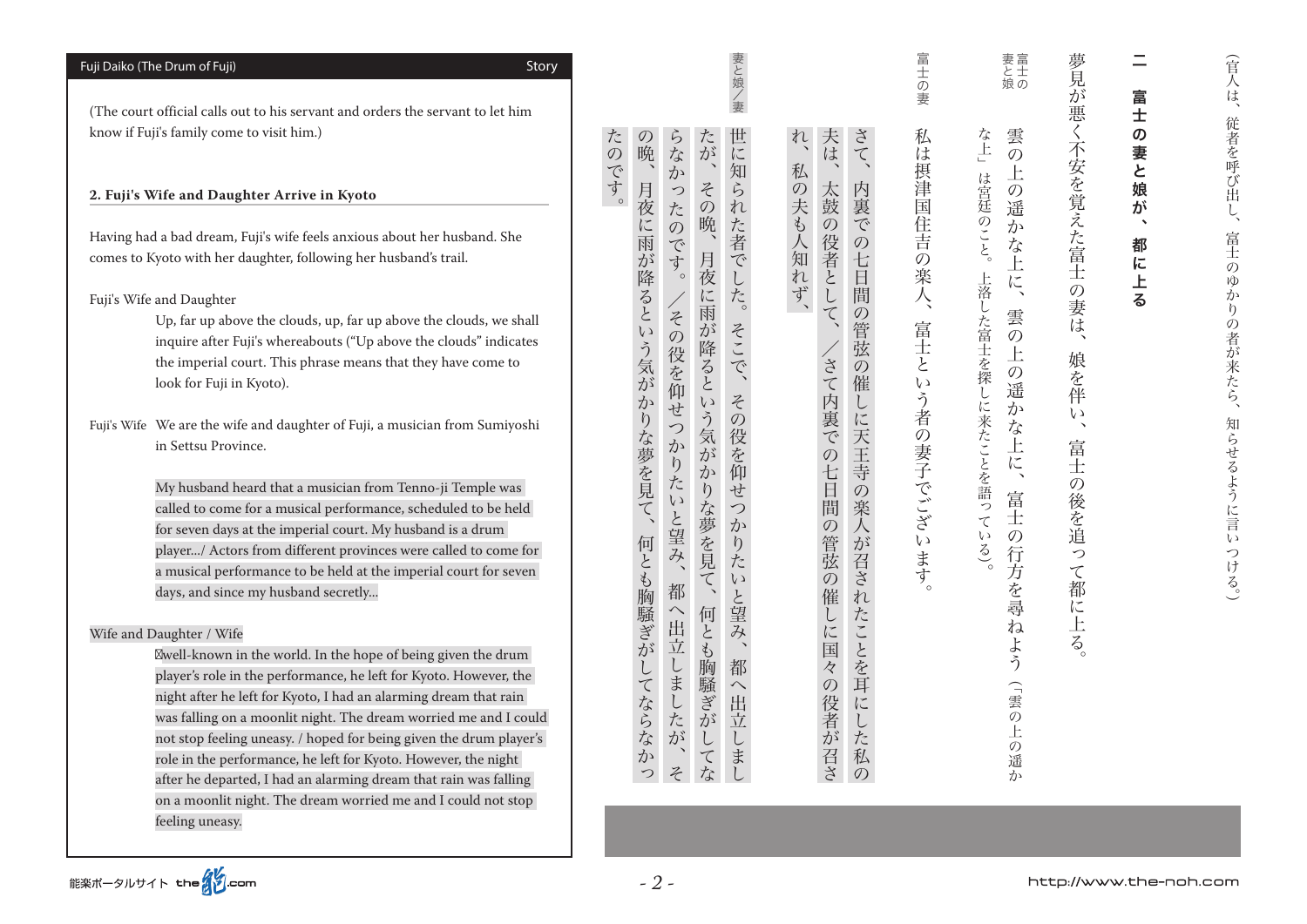### **Story** Fuji Daiko (The Drum of Fuji) **Fuji of Daiko Fuji of Daiko Fuji of Daiko Fuji of Daiko Fuji of Daiko Fuji of Daiko Fuji of Daiko Fuji of Daiko Fuji of Daiko Fuji of Daiko Fuji of Daiko Fuji of Daiko Fuji of Daiko F**

Wife and Daughter

I thought that the dream might be a bad omen. I could not go back to sleep the whole night long, so I decided during the sleepless night, so I decided during the sleepless night, that I would head to Kyoto. We left home and started traveling to Kyoto. Looking across the scenery from between the pine trees in Sumiyoshi, the moon has started to set over the edge of a mountain. As we have already approached Yamashiro Province, I take off my hat and pray before / this Otokoyama Hachiman Shrine that my dream was only a dream and that I will be able to again meet my husband, to whom I am vowed by marriage, here in this world. And so we soon arrive in Kyoto. And so we soon arrive in Kyoto.

Wife . As we hastened forth, we have already arrived in Kyoto. We shall inquire into the whereabouts of Fuji in this vicinity. / We shall inquire into the whereabouts of Fuji in this vicinity. Come this way. / Wait for me there. I will inquire into the whereabouts of your father.

### **3. Wife and Daughter Meet the Court Official and Hear the Tragic News**

Fuji's wife and daughter meet the court official and are informed of the tragedy of Fuji's murder. They deeply mourn.

(Going to the place of the court official, Fuji's wife and daughter meet the official, who is attended by his servant)

**Court Official** 

Where is the family of Fuji?

富士  $\varnothing$ 妻子 は官人と会う。  $z$  $\mathcal{O}$ 時、 富士  $\overline{\psi}$ 殺害され いたとい う悲報を聞き、

悲報を聞く、三富士の妻子が官人と会い

Ξ

富

士

の

妻

字

が

官

人

と

会

 $\mathsf{L}\mathsf{L}$ 

悲

報

を

誾

 $\langle$ 

 $\hat{\mathcal{N}}$ 

れ み子は、富士の妻子は、富士の妻子は、富士の妻子は官人と会うという悲報を聞き、この時、富士の妻子は官人と会うとしている。<br>この時、富士の妻子は官人と会うとしている。  $\zeta$ 妻子は悲嘆にく

(官人の居所を訪れ (官人の居る) (官人の居る) (官人の居る) (官人の居る) (官人の居る) (官人の居る) (官人の居る) (官人の居る) (官人の居る) (官人の居る) \*た富士 の妻と娘 法 従者の取継ぎを得て、 官人と対面する)

天 富 壬 の縁者という者は どちらに居るか

官

。どちらに居るか、富士の縁者という者は

、国に近づいたので

きました。

国

1に近

ゔ

 $\iota$ 

たの

 $\overline{C}$ 

笠を脱ぎ、

へこちらの

勇

 $\tilde{\mathbb{H}}$  $\mathcal{F}_{\mathcal{L}}$ 

[八幡宮

一<br>八  $\tau$ 

しは夢

 $\overline{O}$  $\zeta$  $\overline{\psi}$ 

しまま

契

天りを結

 $\mathcal{O}$ n

松  $d\lambda$ 

 $\overline{O}$ 

間

よ

 $\mathfrak h$ 

向

うを見

ぼ n

月は

傾 汇

ぶ<br>山

 $\lambda$ 

んだ夫

へに現世

で

逢えますようにと祈

妻と娘

何

か

 $\mathbf{k}$ 

 $\langle$ 

な

 $\iota$ 

 $\check{\cdot}$ 

とが起き

こ<br>前

触

 $n$ 

 $\widetilde{C}$ 

は

 $\iota$ 

 $\zeta$ 

黒

 $\iota$ 

 $\overline{\phantom{0}}$ 

晩

中

ま  $\curvearrowright$ 

 $\lambda$ 

 $\mathcal{U}$ 

 $\eta$ 

とも

こせず、

眠

ぶまま

こに思

 $\sqrt{ }$ 

立

ち、

眠 n

**ぬまま** 

思

 $\iota$ な

立

ち、  $\overline{\mathcal{D}}$ 

故郷

学を後  $\mathcal{L}$ 

に都

 $\iota$ 

**、ました。** 

住吉

そうしてもものでしょうとしてもいえます。そうしてもいえません。そうしてもいえば、そうしてもの松の間より向うと思えばなりの後に落ちかっている。 たものは、ほとんどのままに思い立ち、思い立ちに思い立ち、ままに思い立ち、ままに思い立ち、ままに思い立ち、ままに思い立ち、ままに思い立ち、ままに思い立ち、ままに思い立ち、ままに思い立ち、ままに思い立ち、 眠、一晩中まんじりともせず、何かよくないことが起きる前触れではないかと思い

·に落

か

か

 $\iota_{\lambda}$ 

 $\zeta$ 

 $z$ 向

こ<br>早

 $\mathfrak{F}$ 

山城

アリスト ストール こうしょう こうしょう こうしょう こうしょう こうしょう こうしょう こうしょう こうしょう こうしょう こうしょう こうしょう こうしょう こうしょう

ほどなく都に着、ほどなく都に着きました、んだ夫に現世で逢えますようにと祈り

ほどなく都に着

きまし 夢

え

ほどなく

都

に着

 $\frac{v_1}{v_2}$ 

このあたり、このあたりで、このあたり、このあたり、このあたり、このあたり、このあたり、このあたり、このあたり、このあたり、このあたり、このあたり、このあたり、このあたり、このあたり、このあたり、このあ

着きまし

た。

この

 $\overline{a}$ 

ごたり

 $\phi$ 

富

 $+$ 

 $\mathcal{D}$ 行

方

を尋

 $\tilde{h}$ 

富士の妻

急

 $\iota$ 

で参りましたの

こで、

早くも都

に

/。こちらへ来なさい、このあたりで富士の行方を尋ねましょう/。てみましょう

の行方を尋ねまし

しょう、

こちらへ来なさい

。父上の行方を与えている。 そうしょう こうしょう こうしょう こうしょう こうしょう

父上の行方を尋ねましょう。

そこで待ちなさ

 $\zeta$  )

 $\mathcal{A}$ 

てみましょう。

/この

あ

ごたり

、で富士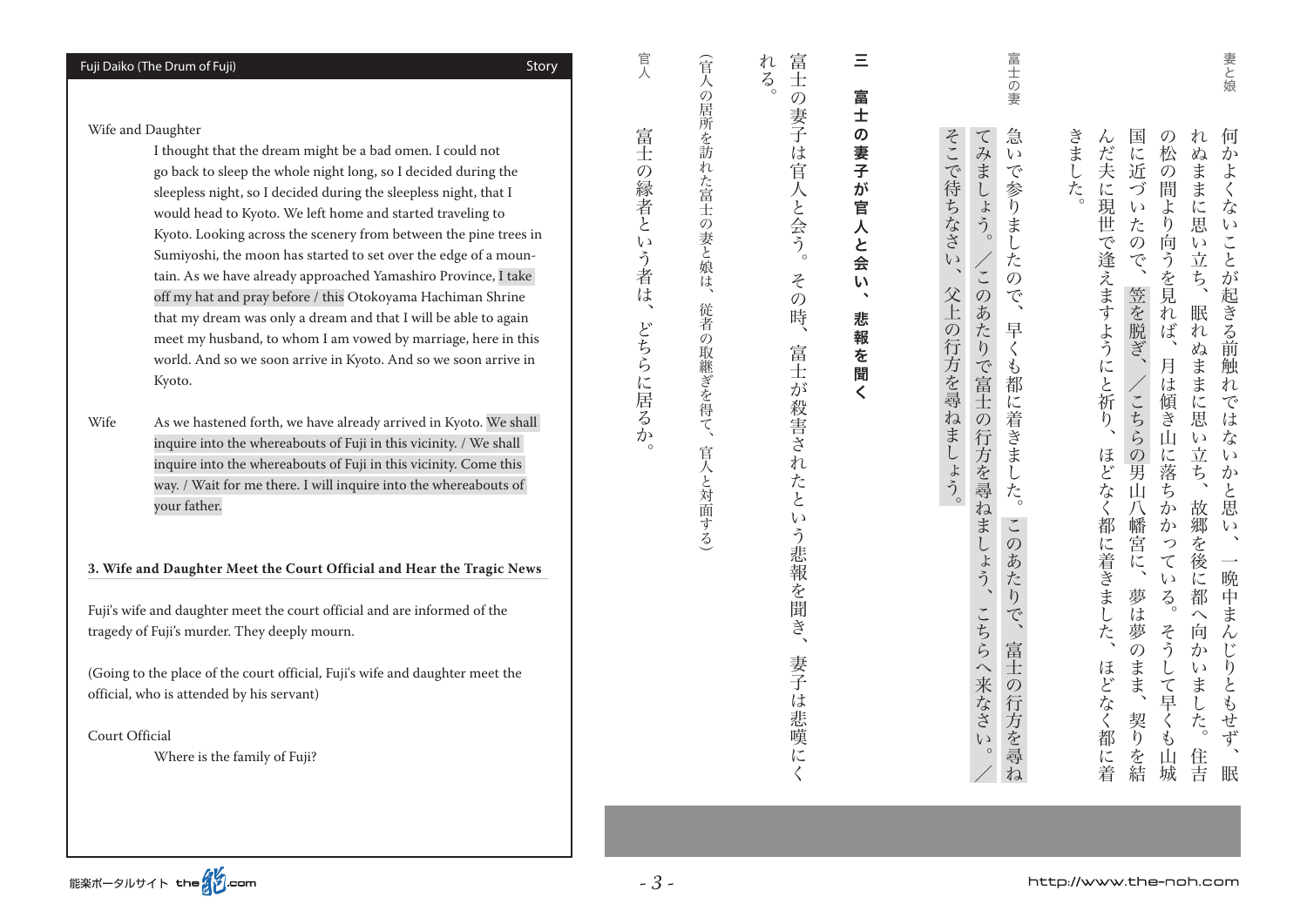|                                                                    | Fuji Daiko (The Drum of Fuji)<br>Story                                                                                                                                                                                                            | 地                                                                                                                                                                                                                     | 富士の妻                                                                                                              | 官人                        | 富士の妻                  | 官人                        | 富士の妻                                 | 官人                       | 富士の妻     |
|--------------------------------------------------------------------|---------------------------------------------------------------------------------------------------------------------------------------------------------------------------------------------------------------------------------------------------|-----------------------------------------------------------------------------------------------------------------------------------------------------------------------------------------------------------------------|-------------------------------------------------------------------------------------------------------------------|---------------------------|-----------------------|---------------------------|--------------------------------------|--------------------------|----------|
| Wife                                                               | Here we are.                                                                                                                                                                                                                                      |                                                                                                                                                                                                                       |                                                                                                                   |                           |                       |                           |                                      |                          |          |
| Court Official<br>Wife<br>Court Official<br>Wife<br>Court Official | What is your relationship with Fuji?<br>I am embarrassed to speak to you, but we are the wife and daugh-<br>ter of Fuji.<br>0h, I see. Fuji was killed.<br>What did you say? Fuji was killed?                                                     | あ<br>て嘆<br>めどなく流れ<br>れ<br>ほど名高<br>$\iota$<br>$\boldsymbol{\tau}$<br>$\mathfrak{F}$<br>$\cup$<br>$\tau$<br>か<br>$\iota$<br>こしまう。<br>富<br>た<br>$\mathcal{O}$<br>士<br>$\vec{z}$<br>が<br>$\zeta$ )<br>ことだけ<br>な<br>ぜ<br>煙 | 令<br>かえって浅まし<br>は<br>りそうだ<br>っ<br>た、<br>ここと。<br>気<br>が<br>か<br>$\eta$<br>な夢                                       | そうだ。<br>富士<br>は浅間に討たれたのだ。 | 何ですって、<br>富士が討たれたと……。 | おお、<br>富士は討たれ<br>てしまったのだ。 | お恥ずか<br>$\cup$<br>いことですが、<br>妻と子でござい | あなた方は、<br>富士とどのような関係にあるの | ここにおります。 |
|                                                                    | Yes, Fuji was murdered by Asama.                                                                                                                                                                                                                  | $\mathcal{O}$<br>れど<br>よう                                                                                                                                                                                             | が本当に                                                                                                              |                           |                       |                           |                                      |                          |          |
| Wife                                                               | The omen was true. The bad dream has come true. To ask repeat-<br>edly about such a matter only makes it more sordid. Fuji was<br>mercilessly murdered by Asama.                                                                                  | に儚<br>$\langle$<br>死<br>$\lambda$                                                                                                                                                                                     | なっ<br>$\tau$                                                                                                      |                           |                       |                           | .<br>ます。                             | か<br>$\circ$             |          |
| Reciters                                                           | How could it be that such a famous drum player as Fuji has passed<br>away, as effervescent as smoke? Lamenting like this will do no<br>good, but looking at this child who has been left fatherless, I<br>cannot stop my tears from flowing down. | 亡き後に残された子を見るに<br>で<br>$\downarrow$<br>ま<br>っ<br>た<br>$\mathcal{O}$<br><b>)だろう。</b><br>つ<br>$\mathcal{V}^{\!\!\!\!\phantom{I}^{\!\!\!\!\phantom{I}}}_{\!\!\!\phantom{I}^{\!\!\!\phantom{I}}}\,$<br>今、<br>涙<br>こう<br>はと | 情けなくも浅間に討たれてしまった。<br>しま<br>っ<br>$\mathcal{X}_{\zeta}$<br>重<br>ね<br>て間<br>$\iota$<br>か<br>ける<br>$\mathcal{O}$<br>は |                           |                       |                           |                                      |                          |          |
|                                                                    |                                                                                                                                                                                                                                                   |                                                                                                                                                                                                                       |                                                                                                                   |                           |                       |                           |                                      |                          |          |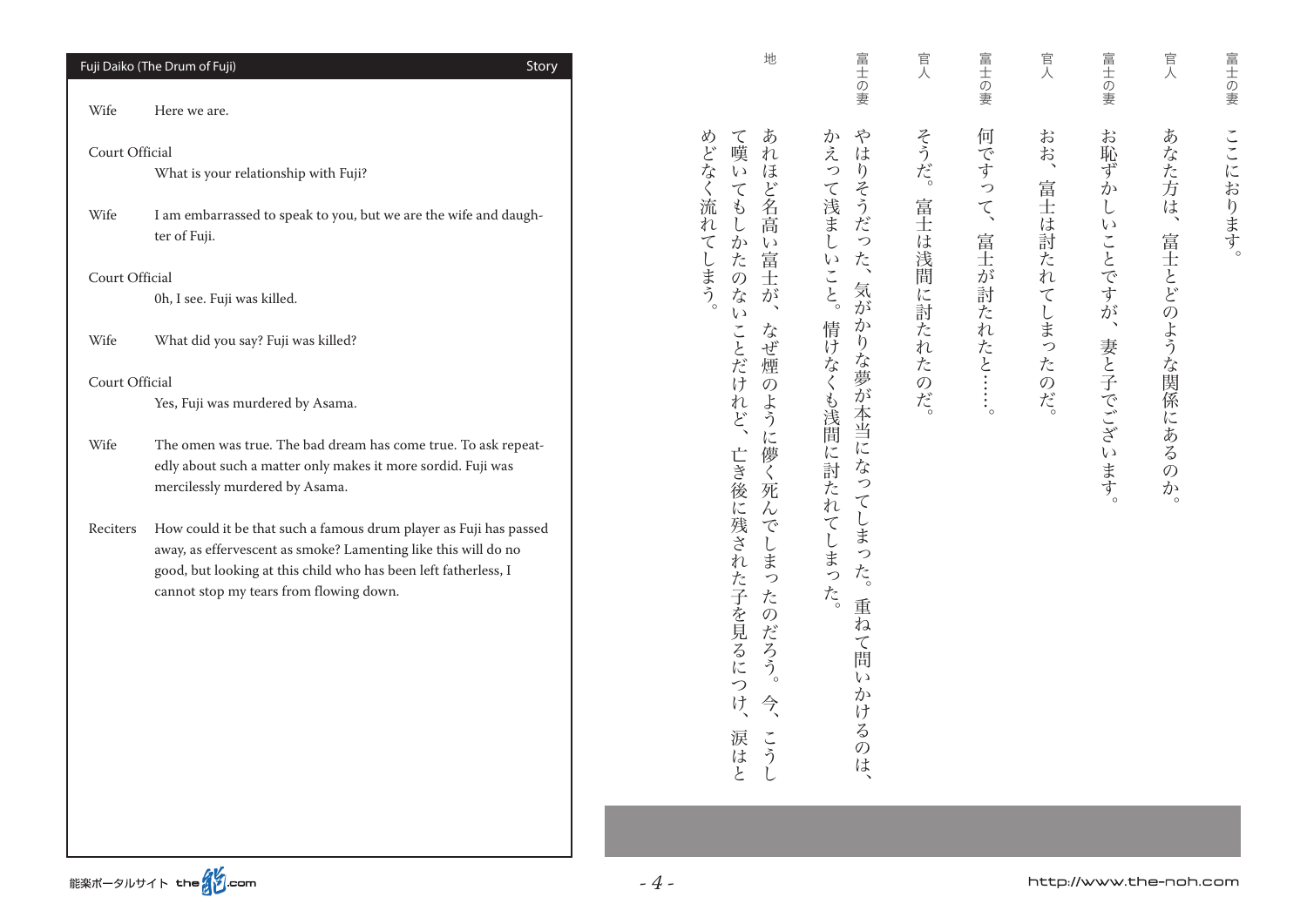匹

立 官 一を止 。ことを上がる ことを止める ことを止める ことを止める ことを止める ことを止める ことをとる ことをとる ことをとる ことをとる ことをとる ことをとる ことをとる ことをとる 無理により、それは、本当に夫が亡くなったことを思います。 こころ ことは こうしゅう ことは こうしゅう こくしゅう こうしゅう こくしゅう こくしゅう こくしゅう 人  $\mathbf{r}$ め  $\eta$ な 形見  $\psi$ っ  $\overline{O}$ たことを深 品 品を受け 取 く後悔する っ った妻は、 本当に夫が亡くなったことを思  $\iota$ 知  $\sqrt{2}$ 無理 に でも 盙

- 官 人 こうしょう ときに を慰めなさい 今 。 心、これを見て。形見ほどふさわしいものはない、亡き人の思い出には/ときには 伎 人が嘆く。これこそ富士の舞装束だ。もはや嘆いても致し方のないことだぞ、今は は  $\mathfrak{F}$ こはや嘆 /亡き人  $\circ$  $\iota$  $\sigma$  $\tau$ 思  $\sharp$ 致  $\iota$ ()<br>方 出 に は  $\mathcal{O}$ な 形  $\iota$ ことだぞ。 見ほどふ ごさわ  $\check{\cdot}$  $n$  $\sum$  $\iota$  $\mathcal{L}$  $z$ 富  $\mathcal{O}$ は  $+$ た  $\mathcal{O}$ 無  $\iota$ **萍装束だ**  $\circ$  $\zeta_{h}$ を見  $\lambda$  $\overline{\tau}$ が 嘆く 心
- 動か 今まで と話 楽人 な あ っ 。......知らん顔で出てお行きになって、と話しましたが 「何も望むことはないでしょう」と、この上、住吉明神にお仕えしているのに。楽人ですが、この上、住吉明神にお仕えしているのに。楽人ですが、 あなたは住吉神社のお抱えの、その上。よくないことです、動かそうとするもので た 下々の者が上の福心を、なたには、なたには、なたには、なたには、なたには神をもつては、なたには神をもつては、なたには神をもつては、なたには神をもつては、なたには神をもつには、なたには神をもつには、なたに ま。天王寺の楽人はこれには、それは、あの人が出て行くとき。 こうしゅう こうしゅう こうしゅう こうしゅう こうしゅう こうしゅう こうしゅう こうしゅう こうしゅう あ。疑う余地もない、あの人の鳥兜と狩衣で、これは紛うかたなく、ってもみたが  $\tau$ 人が、それでは、それでは、それで、存じあげない都の人が、それでは、存じると思います。 べです。 に そうとする 痛ましい  $\mathcal{L}$ しまし は勅命もござ  $\breve{\nabla}$ は、 したが したが 住吉 存じ  $\circ$  $\ddot{\phantom{1}}$ 庙  $\check{\mathfrak{b}}$ あ  $\check{\phantom{a}}$ あ ので 知 神  $\tilde{\mathcal{O}}$ n げ ら に  $\overline{V}$  $i\ddot{x}$ 人 な こお仕 .<br>ませ ん顔  $\overrightarrow{D^2}$ 紛  $\iota$  $\frac{1}{2}$ 畄 都  $\widetilde{2}$ 会<br>出 え  $\overline{\zeta}$  $\lambda$ て行くとき か  $\mathcal{O}$  $\downarrow$ な  $\mathcal{O}$ た 人  $\tau$  $\boldsymbol{\tau}$  $\mathcal{U}$ に な か お行きに  $\zeta$  $\tilde{\zeta}$  $\zeta$ ことです 強引 私  $\overline{O}$ あ 本 に 私 田 に参内なされ  $\overline{O}$ になっ に 云舎者  $\lambda$  $\check{\cdot}$  $z$ 「天王寺の の鳥兜と  $\mathcal{O}$  $\overline{\mathbf{C}}$  $\overline{O}$ だと見 上、 兵 何も望むことはな ່ $\circ$ あなたは  $\overline{\tau}$ 狩  $\tau$ 楽人は召 は、 衣 T 偽  $\overline{\Gamma}$ っ 住吉神社  $\overline{\mathcal{R}}$ 疑  $\tau$  $\mathcal{O}$ **ミれ**  $\widetilde{\mathfrak{Z}}$ 話 - 者が 余地  $\mathfrak{Z}$ た n  $\iota$  $\overline{O}$  $\mathcal{L}$  $\mathcal{O}$  $\pm$  $\tau$  $\widetilde{C}$ です お  $\overline{\varphi}$ な  $\iota$  $\overline{1}$ 3抱えの 御 ると  $\iota$ ょう .<br>°  $\circ$ 心 吞 あ あ 原

地/妻 。目に焼き付いて離れません、妻その時の面影は/地  $z$  $\mathcal{O}$ 時  $\tilde{\mathcal{O}}$ 面 影は 目に焼き付  $\iota$ て離れません

 $z$  $\mathcal{O}$ 主が亡くなっ てしまえば 忘  $\bar{n}$ 形見も虚ろなも  $\mathcal{O}$ だ

。この主が見るようなものだ。 こうしょう こうしょう こうしょう

地

Lamenting cannot change the situation now. This is Fuji's dance costume. This memento is the best companion when you mourn. / when you remember the deceased. Heal your heart by looking at this memento. Wife Until now, I tried to believe that a stranger in the capital citysomeone who looked down on me as a country bumpkin-has been playing a trick on me. But indeed, this is, without a doubt, his torikabuto headdress and kariginu garment. There is no room for doubt now. What a tragedy. When he left home, I told him, "the musician from Tenno-ji received an imperial order, but

> you did not. For you show up uninvited at the imperial court, looking like a lowly person trying to manipulate the minds of the nobility, is certainly not good. What's more, you are a musician belonging to Sumiyoshi Shrine. You are already serving the god of Sumiyoshi. What more do you want?" He however ignored me

Reciters / Wife

and just left...

Court Official

I cannot forget his look when he left our house, it is burnt into my very eyes.

Reciters Once the source of a keepsake has passed away, it becomes hollow and meaningless.

4. Fuji's Wife Receives the Mementoes of Her Husband

Receiving mementoes of her deceased husband from the court official, Fuji's wife is vividly aware that her husband is truly dead. She deeply regrets that she did not do whatever was necessary to prevent him from leaving.

Fuji Daiko (The Drum of Fuji) and the contract of the Contract of Daiko Fuji of Daiko Fuji of Daiko Fuji of Da

妻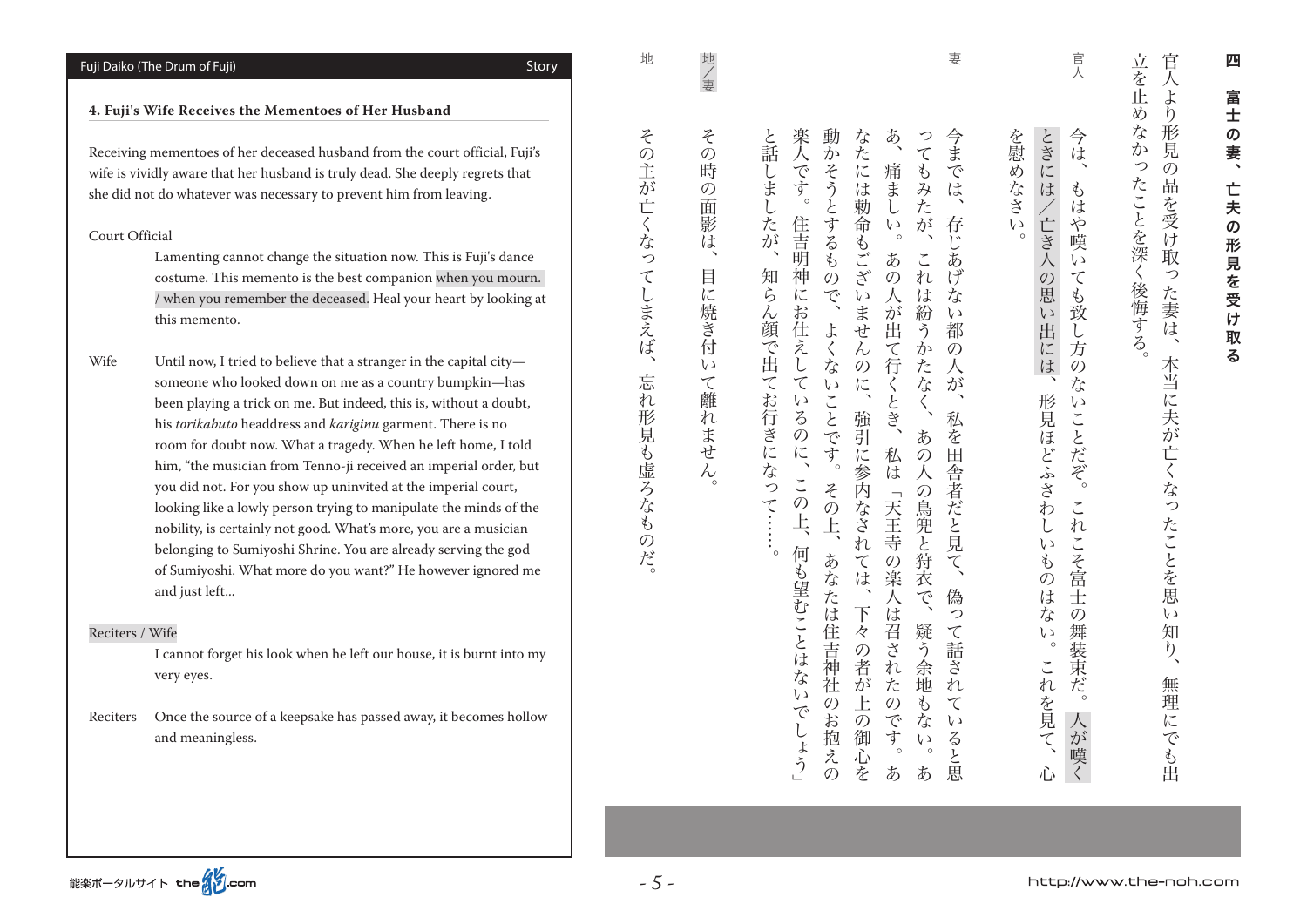If I had known this would happen. I would have done whatever was necessary to stop him, clutching him with arms as long as a gibbon's and howling at him as fiercely as a wolf. Although I have known it before, I cannot stop complaining about the sorry lot of a human being. Such an utter tragedy has plunged me into deep mourning. Such an utter tragedy has plunged me into deep mourning.

### 5. Fuji's Wife Wears the Memento of Her Husband and Becomes Deranged

When Fuji's wife puts on the dance costume and *torikabuto* headdress left behind by Fuji, she loses her mind. Looking at the place where the drum sits, she points at it and calls it "the enemy of my husband." Encouraging her daughter to take revenge for her father's death, the wife lets the daughter beat the drum. The wife, becoming more deranged, looks as if she has been possessed by the ghost of Fuji. She takes her daughter's place beating the drum and also performs a dance.<br>[*Monogi*]

At the seat for *kōken* on the stage, the wife takes off her *mizugoromo* and changes into the dance attire *(torikabuto* headdress and *maiginu kimono)* that are mementoes of Fuji.

Wife Oh, how regrettable. (A few schools include this phrase)

Wife Alas, how regrettable. My daughter, there stands the enemy of your father! Let's beat it. / How happy I am that my husband's enemy is standing right there. / My husband's enemy is right there.

|                                                    | 妻                                                                     | 妻                         | 富士の妻が、<br>[物着]                          |                                    | の敵」                                                                                           | 五                          |                                           |
|----------------------------------------------------|-----------------------------------------------------------------------|---------------------------|-----------------------------------------|------------------------------------|-----------------------------------------------------------------------------------------------|----------------------------|-------------------------------------------|
| $\cup$<br>いことだよ、あそこに夫の敵が立っているではないか。<br>/私の夫の敵があそこに | ああ、<br>恨<br>め<br>じこく<br>姫よ、<br>あそこに夫の敵が立っているぞ、<br>さあ討とう。<br>/ああ、<br>嬉 | ああ、<br>恨めしい。<br>(一部流儀にあり) | 舞台上の後見座にて水衣を脱ぎ、<br>形見の舞装束(鳥兜、舞衣)を身につける。 | の幽霊が憑依したように見え、娘に代わって太鼓を打ち、さらに楽を舞う。 | 富士の妻が、形見の鳥兜、舞衣を身にまとうと、正気を失う。太鼓の置かれた場所を見て、「夫<br>と名指しし、<br>敵を討とうと娘に促して、太鼓を打たせる。妻はますます狂乱し、<br>富士 | 富士の妻、<br>形見の装束を着て、<br>狂乱する | くのは、<br>真に哀れなことだ、こんなにも嘆くのは、<br>真に哀れなことだよ。 |

ないしゃ しゅうしゅう しゅうしゅう こうしゅう こうしゅう こうしゅう こうしゅう こうしゅう こうしゅう こうしゅう

猿

が

手 を

山

 $\zeta$ 

斑!

狼 盆

。お引き上めしたものを、その後、「その後、「その後、「その後」ということをしては、「その後、「その後、」ということをしてまでは、「その後、「その後、」ということをしてまでは、「その後、「その後、「その

 $\cup$ 

てまでも

お  $\tau$ 

3引き止

め

 $\tilde{L}$ 

えも

のを。

今  $\overline{\mathcal{R}}$ 

こんなにはもらえましょう。神ならぬ身のあさましさには、そのようながら、きらながらながら、さらながら、さらながら、さらながら、さらながら、さらながら、さらながら、さらながら、さらながら、さらながら、さら

み言を述べ

 $\frac{1}{\sqrt{2}}$ 

 $\tau$ 

こしまう。

こんなにも嘩

神ならぬ身のあさましさに恨

さら

っながら、

 $\mathcal{L}$ 

 $\iota$ 

狼

が 涙

いを流す

ほど わ

 $\overline{O}$ か っ

無理

な れ

ことを

前

 $\mathfrak{F}$ 

っ

てこうなると

 $\tau$  $\mathcal{U}$ 

ぱ

秋。

猴

拿  $\overline{\mathcal{O}}$ 長い

こうしょう こうしょう こうしゃ アイ・ファイル かんじょう しゅうかん かんきょう かんきょう かんきょう かんきょう かんきょう かんきょう かんきょう かんきょう かんきょう かんきょう かんきょう かんきょう かんきょう

キャッシュ きんじゅん しゅうしょう かんきょう しんけい しゅうかん かんきょう かんきょう かんきょう

あるぞ。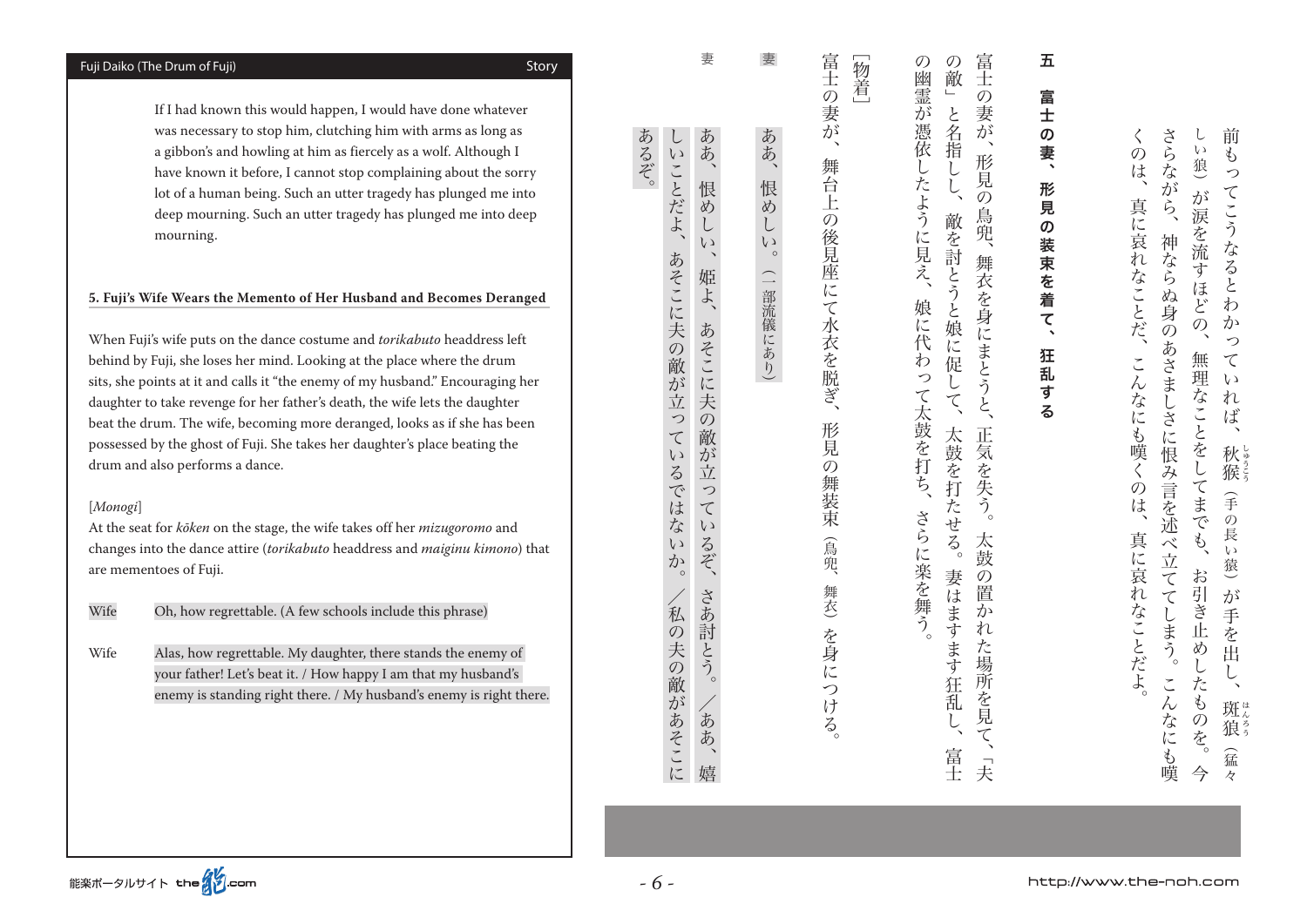|                 | Fuji Daiko (The Drum of Fuji)<br>Story                                                                                                                                                                                                                                                                                                                                                                                                                    | 妻/娘                                       | 娘/妻          | 娘/妻     | 妻/娘                                        | 妻                                                      | 娘                                                                                                           |                                      | 妻                                                                                            | 娘                                                                                      |                             |                                   |                                                                 |                                                                                                                                                            |
|-----------------|-----------------------------------------------------------------------------------------------------------------------------------------------------------------------------------------------------------------------------------------------------------------------------------------------------------------------------------------------------------------------------------------------------------------------------------------------------------|-------------------------------------------|--------------|---------|--------------------------------------------|--------------------------------------------------------|-------------------------------------------------------------------------------------------------------------|--------------------------------------|----------------------------------------------------------------------------------------------|----------------------------------------------------------------------------------------|-----------------------------|-----------------------------------|-----------------------------------------------------------------|------------------------------------------------------------------------------------------------------------------------------------------------------------|
| Wife            | Daughter That is a drum. / How pathetic, that is a drum. What are you<br>looking at? Why do you think it is a drum? (A few schools include<br>this phrase) Too much sadness must have caused you to lose your<br>mind and say such outrageous things. How pitiful.<br>Don't be absurd. Whose fault was it that I was separated forever<br>from my loving husband? It is the fault of the drum. / It is because<br>he fought over a role of a drum player. | 恨<br>$\lambda$<br>$\mathcal{O}$<br>敵を討ち取っ | 鳥兜を甲<br>冑のよう | 狩衣を着て男装 | さあさあ<br>$\overline{\phantom{0}}$<br>緒<br>に | 私<br>に<br>と<br>っ<br>$\tau$<br>は<br>夫<br>$\overline{O}$ | 討<br>ま<br>$\check{\phantom{a}}$<br>つ<br>て<br>とに<br>良み<br>z<br>を晴らそう<br>$\mathcal{O}$<br>通<br>$\overline{2}$ | ただ恨<br>め<br>$\iota$<br>$\mathcal{O}$ | か<br>つま<br>$\circ$<br>らな<br>太鼓<br>$\mathcal{O}$<br>$\zeta$ )<br>ことを言<br>せ<br>$\zeta$ )<br>だ。 | P<br>つ<br>あ<br>庋<br>$\tilde{\zeta}$<br>れ<br>は太鼓でございます。<br>$\zeta$ )<br>ことをおっ<br>太鼓と言われ |                             |                                   |                                                                 |                                                                                                                                                            |
|                 | I only hold a grudge against the drum. It was my husband's enemy.<br>We shall beat it.<br>Daughter That is so true. I lost my father because of the drum. Well then,<br>I'll avenge my father. I will beat the drum to dispel my feelings of<br>resentment.                                                                                                                                                                                               | $\tau$                                    |              |         |                                            |                                                        | に被<br>っ<br>$\tau$                                                                                           |                                      | 2狙おう。                                                                                        | 敵                                                                                      | 父上<br>に<br>別<br>れ<br>$\tau$ | は太鼓だ、<br>夫<br>$\overline{O}$<br>敵 | $\zeta$ )<br>ふなさん<br>太鼓<br>の役を争<br>$\vec{\mathcal{L}}_{\delta}$ | $\cup$<br>やる<br>この<br>$\mathcal{O}$<br>$\vec{\mathcal{D}}$<br>$^{\circ}$ $\circ$<br>$\widetilde{C}$<br>$\cup$<br>ああ、<br>$\updownarrow$<br>$\sum_{i=1}^{n}$ |
| Wife            | As far as I'm concerned, it is the enemy of my husband.                                                                                                                                                                                                                                                                                                                                                                                                   |                                           |              |         |                                            |                                                        | しまっ<br>た                                                                                                    | さあ、                                  | 名残惜,<br>$\bigcirc$<br>$\zeta$<br>か<br>L                                                      | (一部流儀にあり)<br>浅まし<br>ああ、<br>$\epsilon$ $\sqrt{}$                                        |                             |                                   |                                                                 |                                                                                                                                                            |
| Wife / Daughter | Let's fight it together.                                                                                                                                                                                                                                                                                                                                                                                                                                  |                                           |              |         |                                            |                                                        | $\mathcal{O}$<br>は                                                                                          | 討とう                                  | らではな<br>くも夫に                                                                                 | 浅ま<br>悲<br>あ<br>L<br>$\cup$<br>$\lambda$<br>れ                                          |                             |                                   |                                                                 |                                                                                                                                                            |
| Daughter / Wife | Putting on a man's kariginu-style kimono,                                                                                                                                                                                                                                                                                                                                                                                                                 |                                           |              |         |                                            |                                                        | 太鼓<br>$\mathcal{O}$<br>せ                                                                                    |                                      | $\zeta$<br>別れ<br>か<br>່ $\circ$<br>$\tau$                                                    | $\zeta$ )<br>$\mathcal{O}$<br>は<br>ことです                                                |                             |                                   |                                                                 |                                                                                                                                                            |
| Daughter / Wife | wearing a torikabuto headdress like a suit of armor,                                                                                                                                                                                                                                                                                                                                                                                                      |                                           |              |         |                                            |                                                        | $\zeta$ )<br>$\mathcal{F}_{\zeta}^{\mathbf{y}}$                                                             |                                      | ま<br>っ<br>た                                                                                  | あまりに心<br>太鼓ですよ。                                                                        |                             |                                   |                                                                 |                                                                                                                                                            |
| Wife / Daughter | and beating the foe for whom we have deep resentment                                                                                                                                                                                                                                                                                                                                                                                                      |                                           |              |         |                                            |                                                        | ならば<br>親<br>$\mathcal{O}$<br>敵                                                                              |                                      | $\mathcal{O}$<br>は<br>何<br>$\mathcal{O}$<br>せ<br>$\zeta$                                     | が<br>乱<br>何をご覧にな<br>れ<br>$\overline{\zeta}$<br>とん<br>で                                 |                             |                                   |                                                                 |                                                                                                                                                            |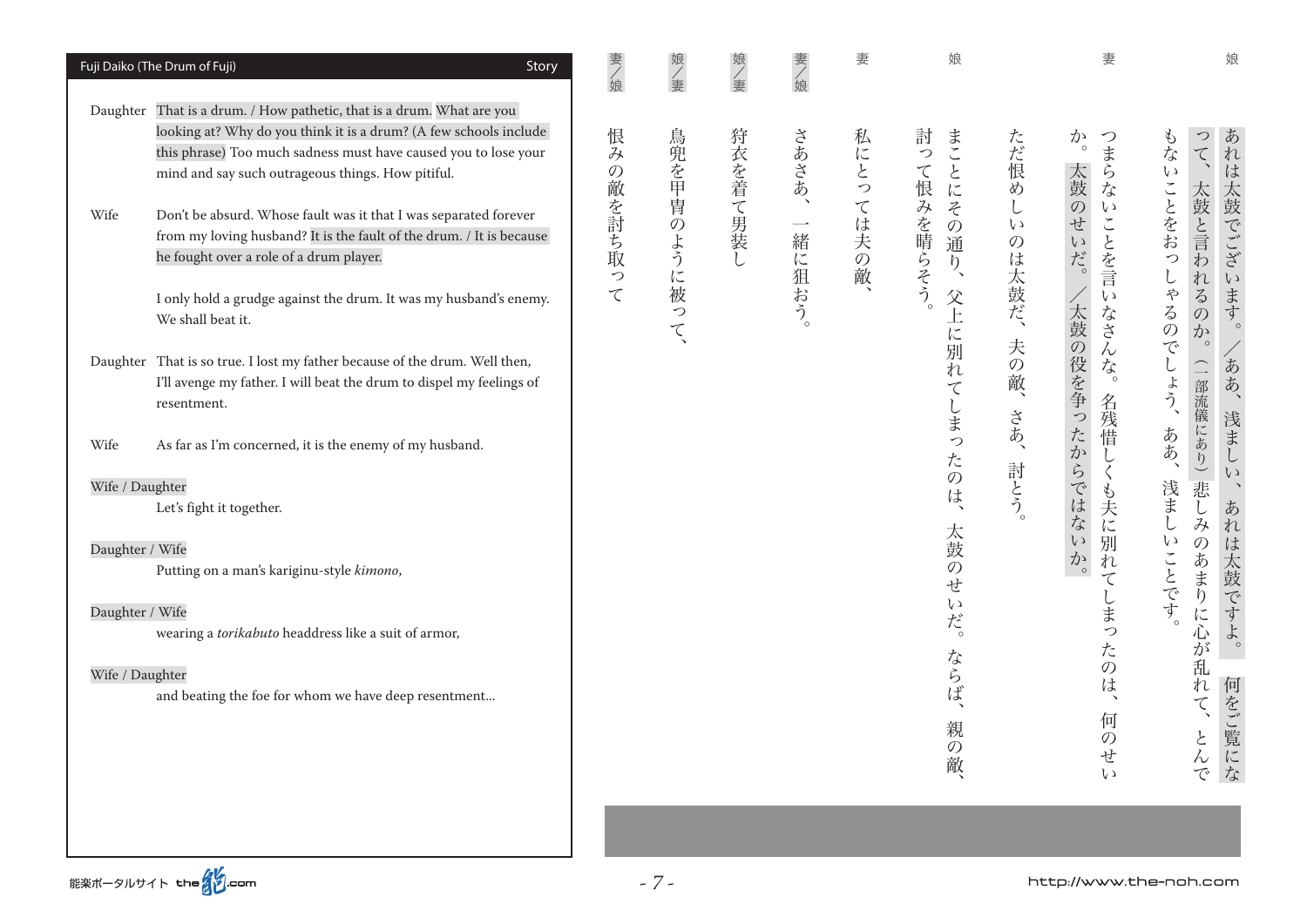|                 | Fuji Daiko (The Drum of Fuji)<br>Story                                                                                                                                                                                                                                                                                                                                                                                                                                                                                                                                                                                                                                                                                                                                                                                     | 妻                 | 笛<br>ら<br>実<br>か                                                                    |                                                                                                                                                                                                                                                       | 地            | 妻           | 地                         | 妻      | 娘/妻    |
|-----------------|----------------------------------------------------------------------------------------------------------------------------------------------------------------------------------------------------------------------------------------------------------------------------------------------------------------------------------------------------------------------------------------------------------------------------------------------------------------------------------------------------------------------------------------------------------------------------------------------------------------------------------------------------------------------------------------------------------------------------------------------------------------------------------------------------------------------------|-------------------|-------------------------------------------------------------------------------------|-------------------------------------------------------------------------------------------------------------------------------------------------------------------------------------------------------------------------------------------------------|--------------|-------------|---------------------------|--------|--------|
| Daughter / Wife |                                                                                                                                                                                                                                                                                                                                                                                                                                                                                                                                                                                                                                                                                                                                                                                                                            |                   | 小鼓                                                                                  |                                                                                                                                                                                                                                                       |              |             |                           |        |        |
|                 | under the moss, the drum                                                                                                                                                                                                                                                                                                                                                                                                                                                                                                                                                                                                                                                                                                                                                                                                   | 持                 | にはされ<br>$\rightarrow$                                                               | が取<br>わ<br>つ                                                                                                                                                                                                                                          | さあ、          |             | 敵                         |        |        |
| Wife            | will be buried.                                                                                                                                                                                                                                                                                                                                                                                                                                                                                                                                                                                                                                                                                                                                                                                                            | つ<br>て<br>$\zeta$ | 大鼓<br>方<br>$\zeta$ )                                                                | 「なお<br>つ<br>$\zeta$<br>$\eta$<br>憑                                                                                                                                                                                                                    |              | 打てよ、        | が<br>開き                   | 埋めて、   | 鼓を苔の下に |
| Reciters        | The enemy is raising a battle cry and rushing toward us. Its roar is<br>louder than the sound of the gusts of autumn wind.                                                                                                                                                                                                                                                                                                                                                                                                                                                                                                                                                                                                                                                                                                 | る撥を剣と定め           | で奏される。<br>が<br>$\boldsymbol{\gamma}$<br>楽<br>$\sqrt{}$                              | て異様な恐<br>も思えば、<br>太鼓を打<br>$\zeta$ )<br>たと見え                                                                                                                                                                                                           | 敵は懲りよ、       |             |                           | しまおうと、 |        |
| Wife            | Beat it! Beat it! She beats the drum aggressively.                                                                                                                                                                                                                                                                                                                                                                                                                                                                                                                                                                                                                                                                                                                                                                         |                   | $\overline{O}$<br>舞<br>舞                                                            | $\zeta$<br>こった。<br>腹が立                                                                                                                                                                                                                                |              |             |                           |        |        |
| Reciters        | Enemy, learn your lesson. So saying, she crashes to the ground in<br>tears.                                                                                                                                                                                                                                                                                                                                                                                                                                                                                                                                                                                                                                                                                                                                                |                   | 栄に<br>似<br>せ                                                                        | しい男姿に<br>$\tau$<br>つことよ、                                                                                                                                                                                                                              |              | 打てよと攻め鼓を打ち、 | の声を立てて寄せてくるぞ、             |        |        |
| [Gaku]<br>Wife  | "Thinking of it makes me angry. Thinking of it makes me angry."<br>The wife now looks completely different, like an eerie, dreadful<br>man. Even her speech and her mind have changed. It seems that<br>now she is possessed by the frightening ghost of Fuji. "How feeble<br>are your feelings of resentment. It irritates me." The wife takes the<br>place of her daughter and beats the drum.<br>Music performed by a Japanese flute, and small and large hand drums.<br>Although said to imitate dances in bugaku (imperial court dance), it is<br>actually different. In Fuji Daiko, although not clearly mentioned in the play,<br>the indication is that the dance is performed by a musician (the ghost of Fuji<br>possessing in his wife performs the dance).<br>The drumsticks in my hands I think of as swords, |                   | (富士の亡霊が妻に憑依して舞う舞)<br>た舞とされ<br>$\zeta$<br>(実際に<br>は異なる)。<br>という意味合いで舞う。<br>言<br>王太鼓」 | 「何と弱々<br>なり、<br>なおも思えば<br>心も言葉も変わ<br>$\zeta$ )<br>恨みだこと。<br>$\rightarrow$<br>腹<br>り果てた。<br>が<br>もどか<br>$\frac{1}{\sqrt{2}}$<br>っ<br>$\check{\phantom{a}}$<br>$E_{\rm b}$<br>凄まじ<br>( )<br>ぞ。<br>$\sqsubseteq$<br>$\qquad \qquad \Box$<br>妻<br>$\zeta$ | と言いながら泣き崩れた。 |             | 秋風<br>の音よりも凄まじ<br>く聞こえるぞ。 |        |        |
|                 |                                                                                                                                                                                                                                                                                                                                                                                                                                                                                                                                                                                                                                                                                                                                                                                                                            |                   | で<br>は<br>明                                                                         | と娘<br>富<br>は<br>王<br>打<br>に<br>$\mathcal{O}$<br>っ<br>代<br>幽霊<br>$\tau$<br>変<br>わ                                                                                                                                                                      |              |             |                           |        |        |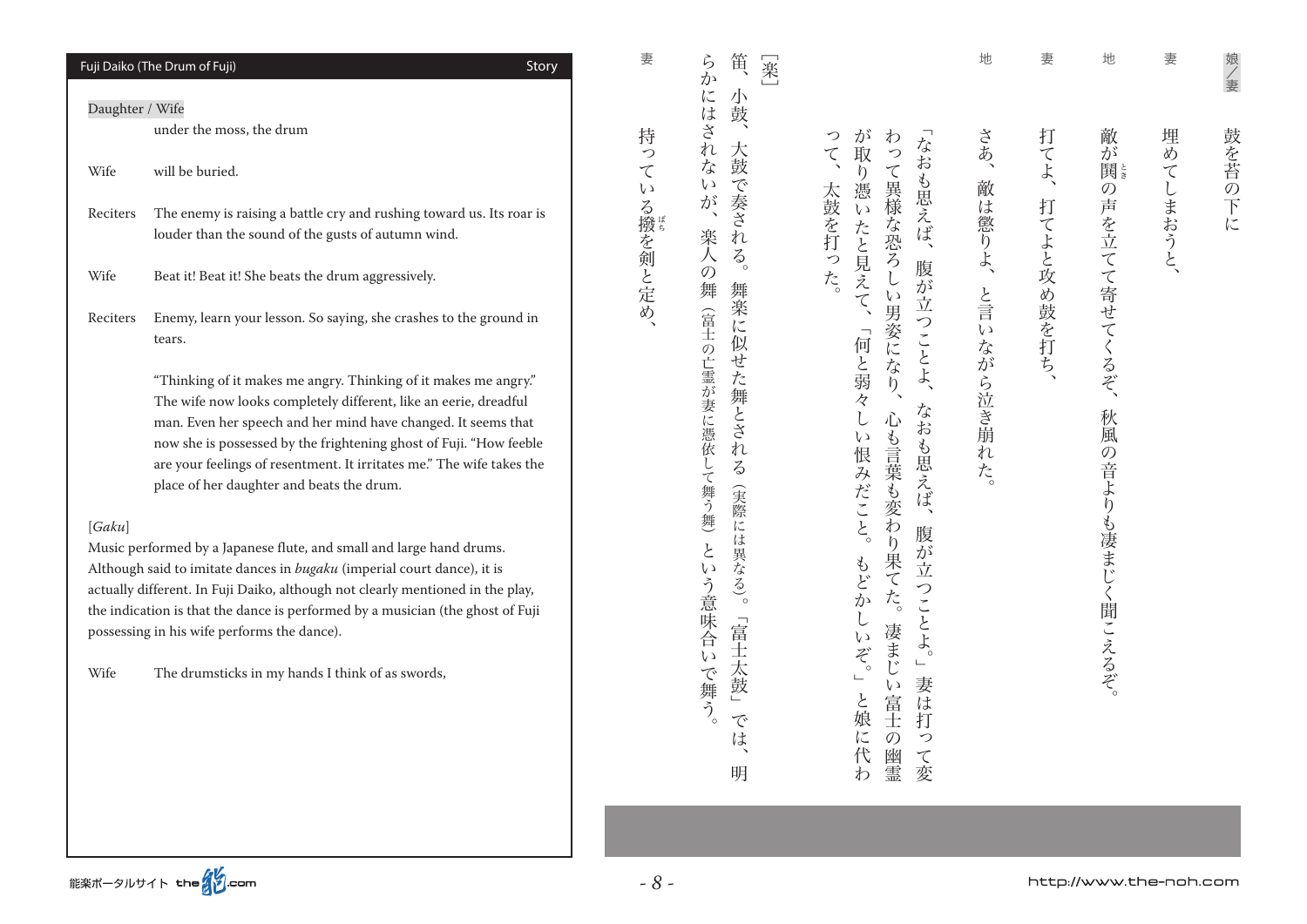妻

太武会 たいへいらく

(唐楽の

 $\overline{\phantom{a}}$ 

種

を打とうよ

。<br>第2章 大学の一種(平楽の一種) (中楽の一種(平楽) (中楽)

Reciters The drumsticks in my hands I think of as swords, and the flames of my rage should rise up to the heavens and disappear together with the decoration of flames embellishing the drum. Speaking of the heavens, as my husband visited the imperial court, he must be residing above the clouds. Cherry blossoms blooming at the foot of Mount Fuji are tossed about and scattered in all directions by the relentless gusts blowing down from the mountain. Just like the cherry blossoms, a musician wears beautiful dance garments that are sent fluttering, forward and backward, by the movement of his dancing arms. For such dances, my husband played his drum, unparalleled as a master player in deed as well as in name. Oh, how I miss him.

### **6. Fuji's Wife Returns to Her Senses and Goes Home**

The wife returns to her senses and beats the drum to songs that celebrate the reign of the emperor. Taking off the costume, the memento of her husband, she bids farewell to the people there. The drum is, indeed, the memento of her husband so she gazes into it for some time before leaving for home.

- Reciters "Women's minds, weakened by heavy karma, are truly attached to their earthly desires. But clearing away the clouds of delusions, please play the song of Gojō-raku (a form of gagaku music, *Tōgaku*)." (These are the words of the court official.)
- Wife I have finished beating the drum to *Asura* (fight). In celebration of the longevity of His Imperial Majesty, let's beat out the melody of Senshū-raku (a piece of Tōgaku).
- Reciters Well now, hoping that for thousands of years and tens of thousands of years, people will flourish and live in peace,
- Wife we will perform *Taihei-raku* (a piece of *Tōgaku*).

見だと 妻は正 六 帰郷する、六狂乱から覚めた富士の妻 。帰っていた。 はいしょう はんしょう はんしょう はんしょう はんしょう はんしょう かんしょう 大々に帰って、人々に帰って、人々に帰っている。 はいしょう はいしゅう はいしゅう しゅうしゅう しゅうしゅう しゅうしゅう 狂 筼 乱  $\cup$ に戻 か ぼらく  $\tilde{5}$ 覚  $\eta$ め 見入った後、 御 た 。<br>代 富 を寿ぐ  $\pm$  $\boldsymbol{\mathcal{D}}$ 妻 曲  $\rightarrow$ 帰っ 「を打 帰 郷  $\tau$  $\sum_{\alpha}$  $\frac{1}{5}$  $\overline{u}$  $\overline{z}$ つた。 形見  $\mathcal{O}$ 装束を脱

**END** 

人

々

に

暇を告げ

太鼓こそ形

「まことに **、その笑いの雲を晴らし、笑いの雲を晴らし、笑いの雲を晴らし、笑いの空に笑いているが、まことに女は笑かった。 その** に女は 業  $\overline{O}$ 深  $\mathcal{U}$ 弱  $\mathcal{U}$ 心 で、 煩 悩 に 捉 あ  $n$  $\zeta$ が  $\overline{\phantom{0}}$  $z$  $\mathcal{O}$ 涞  $\iota$  $\mathcal{O}$ 雲を晴 ら

地

五常楽 こ (この部分は自分の) (を打ち給え) 唐楽の一種(学楽の) (を打ち給え) 唐楽の一種(学部) (の部分は「この部分」(を打ち給え) (唐楽の一 種 を打ち給え」 (この部分は臣下 -の言葉)

千、君の長寿を願い。の太鼓は打ち終えた)戦い(妻修羅 修羅 (戦い ↩ の太鼓は打ち終えた。 君の長寿を願  $\mathcal{U}$  $\mathbb{R}^2$ 千秋楽 しゅう - 『またら』 - 『またら』 - 『またら』 - 『またので』 - 『またので』 - 『またので』 - 『またので』 - 『またので』 - 『またので』 - 『またので』 - 『またので』 - 『またので』 - 『またので』 - 『またので』 - 『またので』 - 『またので』 - 『またので』 - 『またので』 - 『またので』 - 『またので』 - 『またので』 - 『またので』 - 『またので』 - 『またので』 - 『またので』 (唐楽の  $\rightarrow$ 種 を打とう。

千、地さてまた

さてまた、

千ち

万代をも願

 $\epsilon y$ 

 $\ddot{\phantom{1}}$ 

地

妻

万、代 ようしょく しょうかん アイティング しゅうかん しゅうかん しゅうかん しゅうかん しゅうかん しゅうかん しゅうかん しゅうかん しゅうかん しゅうかん しゅうかん しゅうかん しゅうかん しゅうかん しゅうかん しゅうかん しゅうかん

人も、そのように、そのように、そのように、そのように、そのように、そのように、そのように、そのように、そのように、そのように、そのように、そのように、そのように、そのように、そのように、そのように、そ

民も栄えて安穏に暮らせるように

能楽ポータルサイト the インcom

地

 $\mathcal{L}$ 

 $\tau$ 

 $\iota$ 

 $\zeta$ 

撥

まちに いっしょう ほうしゅう こうしょう こうしょう こうしょう こうしょう

こと定

d)

怒

 $\eta$ 

 $\mathcal{O}$ 

焔は

一太鼓

 $\overline{O}$ 

たち、ちゃんである。 雲の上人である。雲の上人である。雲の上人である。雲の上人である。

あの富士

 $\mathcal{O}$ 

,裾野

 $\mathcal{O}$ 

桜が

΄.

インター こうしょう こうしょう こうしょう こうしょう こうしょう こうしょう こうしょう こうしょう こうしょう こうしょう こうしょう こうしょう こうしょう こうしょう

美しい舞衣を、

差し手、

引く

手で翻

 $\downarrow$ 

花のように

名、そのため、その太鼓の役を勤める夫は、その太鼓の姿を勤める夫は、その太鼓の姿を勤める夫は、その太鼓の姿を勤める夫は、その太鼓の姿を勤める夫は、その太鼓の姿を勤める夫は、その太鼓の姿を勤める夫は、その

その太鼓の役を勤める夫は、

名実ともに

…<br>類

 $\varphi$  $\tau$ 

。<br>おおなつかしい、ない名手であったようにない。<br>おおない名手であったようにない。

ああなつか

 $\tilde{L}$ 

 $\epsilon$ 

な

 $\iota$ 

名手であったよ、

伶☆方<br>人とへ ールー

(楽人のこと)

は舞うの

**だけ** 

れど、

方 ら  $\mathfrak{F}$ 持

ぱ

と<br>散

 $\overline{z}$ 人

かのように、

ぱ に

雲 っ

 $\overline{\varpi}$ 

 $\overline{E}$ 

へであ

**S<br>ろう。** 

天に

上が

っ を剣

て消えて

 $\tilde{L}$ 

まえ。

天に

もんとしたような、天に上がって、天に上がって、天に上がって消えてしまえば。もに天に上がって消えてしまえば。もに天に上がって、天に上がって、天に上がって消えてしまえば。もに天に上がって消えてしまえば。もに天に上がって消えてし

上がるとい

**・えば、** 

私

 $\overline{O}$ 

夫

 $\mathfrak{F}$ 

內裏

11

参

Í

と と<br>と

 $\overline{t}$ 

絶えず富士颪

コンピュータ しょうしょう しゅうしょう しゅうしゅう しゅうしゅう しゅうしゅう しゅうしゅう しゅうしゅう しゅうしゅう しゅうしゅう しゅうしゅう しゅうしゅうしゅう しゅうしゅうしょ

にも

 $\check{\ddagger}$ 

れ

 $\frac{1}{\zeta}$ 

四

こうしょう こうしょう

こうしょう こうしょう アイトラックス しゅうかん しゅうかん しゅうかん しゅうかん しゅうかん しゅうかん しゅうかん しゅうかん しゅうかん しゅうかん しゅうかん しゅうかん しゅうかん しゅうかん しゅうかん しゅうかん しゅうかん しゅうかん しゅうかん しゅうかん しゅうかん

"烽"。

そし みんぽう ストー・ストー ストー・ストー・ストー・ストー・ストー ストー・ストー

つい

 $\frac{1}{\zeta}$ 

いる火炎)

(舞楽の大太鼓に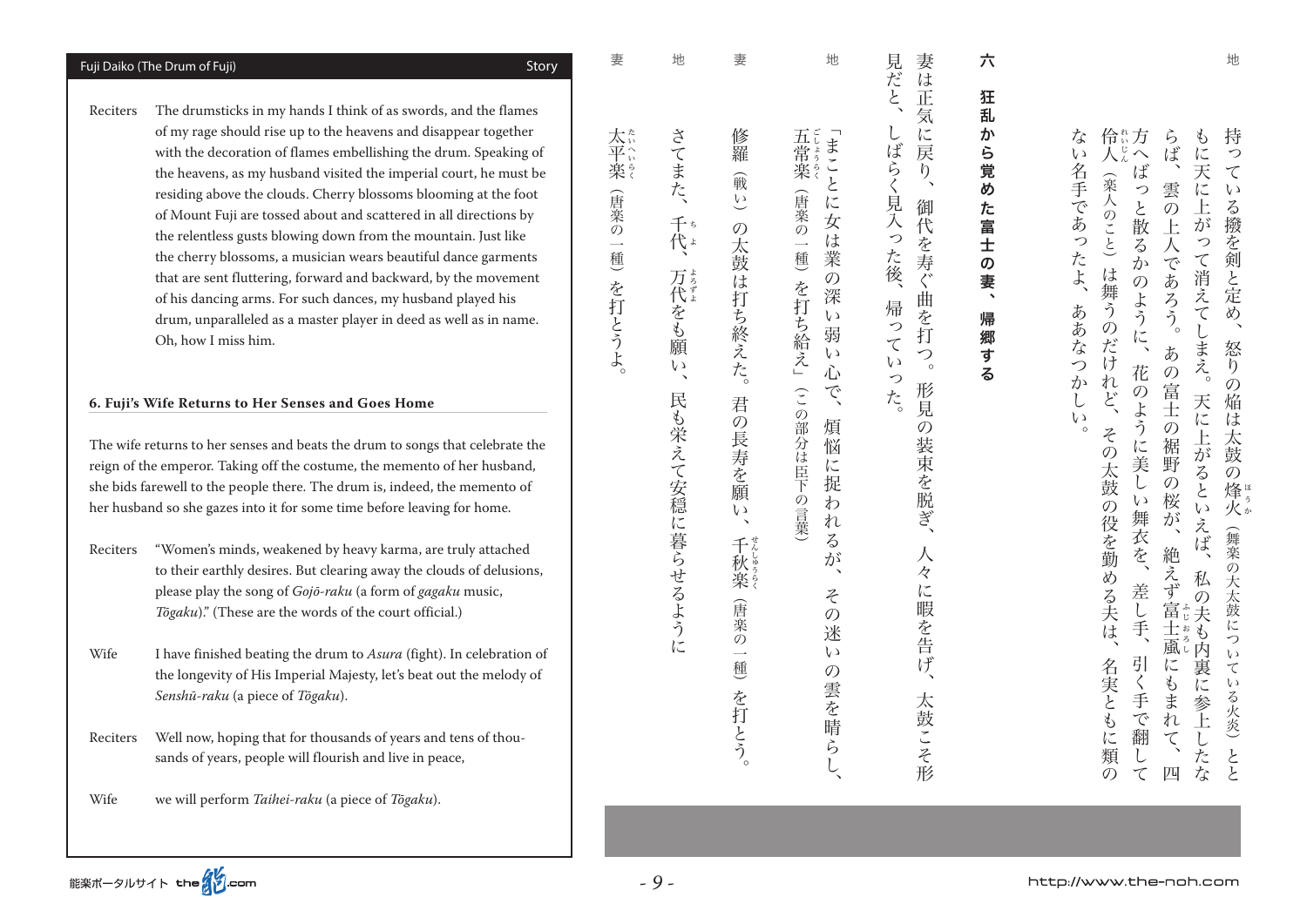Reciters The sun is about to set. The sun is about to set. Looking at the edge of the mountain behind which the sun is sinking, beat out a dance song that beckons the sun to come back (Ranryō-ō, A piece of *Tōgaku*). How splendid. I have now accomplished my goal of beating my enemy. Although the beaten enemy may cry out, I have extinguished the flame in my heart, clearing away its smoke. I have cleared away any grudge regarding my husband and therefore. I will cry no more.

> Now everyone, now everyone, we shall bid you farewell. So long. The wife picks up the musician's dancing costume and *torikabuto* and holds her hat in her hand. I will never forget the feelings of resentment that the drum caused, wreaking havoc on my heart and my hair. So thinking, she turns once more to the drum and firmly gazes into it, as the drum is indeed the memento of her deceased husband. Then, she leaves for home. After firmly gazing into the drum, she leaves for home.

(蘭陵王 討たれて泣き声 たのだから、 りょう しょうかん しゅうきょう しゅうかん しゅうかん かんりょう しゅうかん かんりょう しゅうかん かんりょく しゅうかん しゅうかん しゅうかん しゅうかん しゅうかん しゅうかん しゅうかん しゅうかん しゅうかん しゅうかん しゅうかん しゅうかん しゅうかん しゅうかん しゅっとりょく 。<br>。もは、この上は、たのだからない。この上は、たのだからない。この上は、たのだからない。この上は、たのだからない。この上は、たのだからない。この上は、たのだからない。この上は、たのだからない。この上は、たのだからない。この上は、 夫の恨みを晴らせ、私の胸に燃える炎の煙は晴れ、討たれて泣き声を出すだろうが 招き返す舞の手、日の落ちる山の端を眺め。日も既に傾いた、日も既に傾いた 敵は。今こそ目当ての敵を討ち取った、ああ嬉しい。を打とう)唐楽の一種:陵王 ∴唐楽の一 に 傾  $\iota$ この上は、 た、 を出すだろうが 種  $\Box$ を打とう。 も既 もはや泣くことはない  $l\zeta$ 傾 ああ嬉  $\mathbf{r}$  $\zeta$ 私 た。  $\overline{O}$ 胸に燃える炎の  $\overline{L}$ 日  $\iota$  $\mathcal{O}$ 落ちる 今こそ目当ての敵を討ち取っ  $\overline{11}$  $\mathcal{O}$ 煙は晴れ 端 忘眺 め 夫の恨みを晴らせ 招き返す  $r<sub>o</sub>$ 舞 敵は  $\mathcal{O}$ 手

た立ち戻 鳥兜を脱ぎ捨てて、 これ かりと見据えて帰っ しって、しっぱりと見解えて帰っていった。大鼓こそ亡き人の形見だと、たこちだと、たこちだと、たこちだりと、大鼓ごそ亡き人の形見だと、たこちだと、たこちだりと、たこちだりと、たこちだと、たこちだりと、たこ ま、または、それはこれまで、それは、鳥兜を脱ぎ捨てていた。 これは こうしょう こうしょう 、妻は楽人の舞女は、お嬢を申し上げようならと、お嬢を申し上げようならと、お嬢を申し上げよう。 にで皆様、  $\widetilde{\mathfrak{h}}$ 太鼓 これ "で皆様、 こそ亡き人の ていっ 笠を取 た ふったけ お暇を申 形見だと、 れ  $\sum_{i=1}^{n}$ Ľ 上げよう、 我<br>が しっかりと見据えて帰ってい 心も髪も乱 さよう にした恨 ふらと、  $\ddot{a}$ は忘 妻は れ "楽人 った、 ま  $\mathcal{U}$  $\overline{O}$  $\dot{\xi}$ 舞 しっ 安 ま

。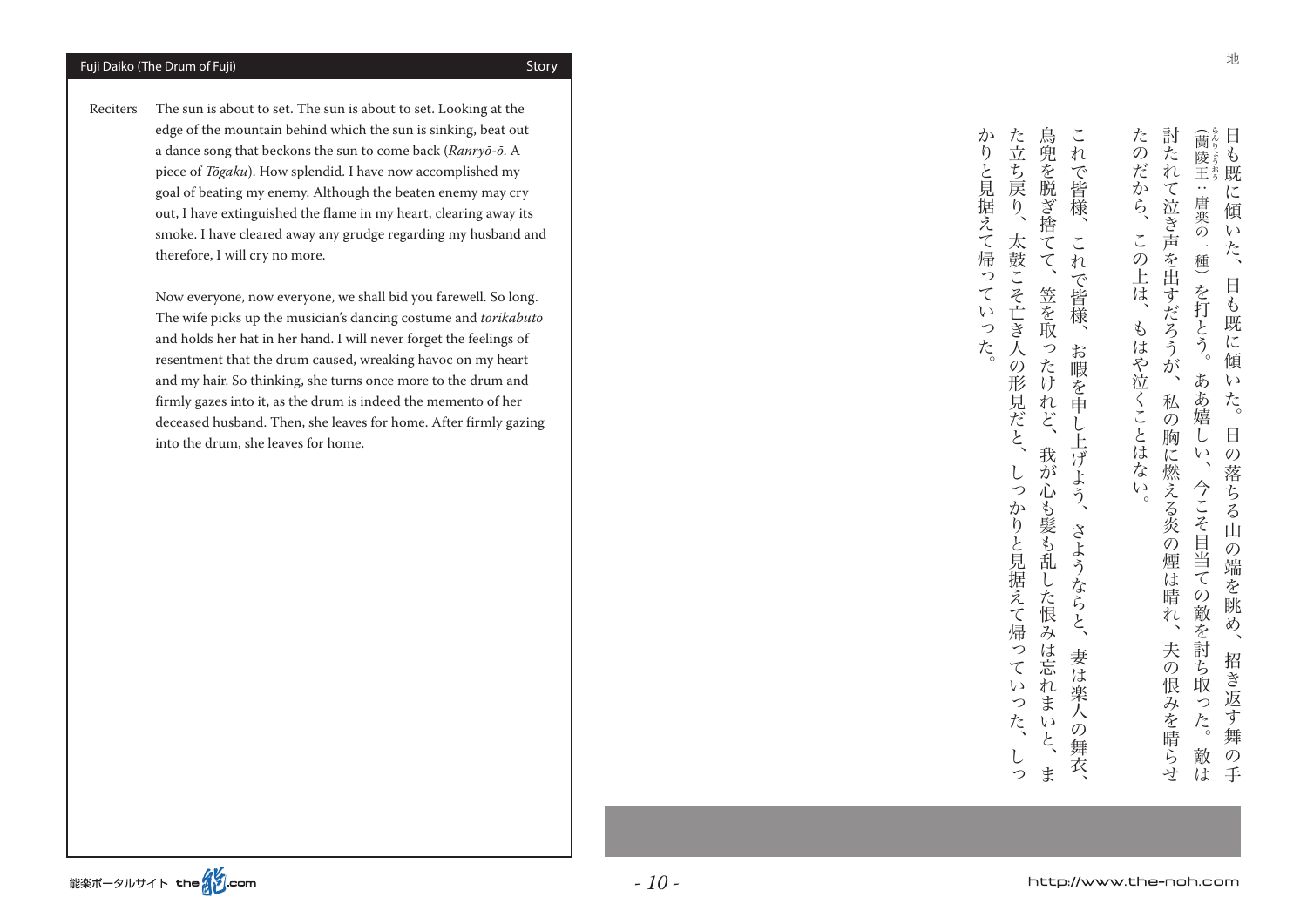# *Fuji Daiko* (The Drum of Fuji)

### **Synopsis**

An official of the imperial court in the service of Hagiwara-no-In (Emperor Hanazono) appears and starts to talk about an incident that happened in relation to a musical performance held over the course of seven days at the imperial court. A man named Asama, a musician belonging to Tenno-ji Temple, was called to the court to play the drum. However, another master drum player, a man named Fuji from Sumiyoshi in Settsu Province, also came all the way to Kyoto in the hope of playing his drum in the imperial musical performance. Although no one recommended Fuji for the position, Asama resented Fuji's actions and killed him. The court official feels sorry for Fuji and decides to give some mementoes of Fuji to his family, if they come to visit him.

Just around that time, the wife and daughter of Fuji arrive in Kyoto. The wife decided to come to Kyoto because she had had a dream in which rain was falling on a moonlit night, which made her feelings of anxiety run wild. Inquiring after the whereabouts of her husband, she finds the court official and arranges a meeting with him. At the meeting, the official tells the wife and daughter that Fuji was murdered by Asama. Fuji's wife is struck with grief, as the omen of her bad dream has come true. Looking at the daughter her dead husband has left behind, she sheds an endless stream of tears.

The court official presents to the wife a dancing costume left behind by Fuji. Looking at the costume, she thinks that her husband ended up losing his life because he had set his hopes too high in inviting himself to the imperial court. She is filled with deep regret, thinking that she should have done whatever was necessary to forcibly prevent him from going to Kyoto. Then, putting on the costume left behind by her husband, the wife becomes deranged and starts insisting that in fact the drum was her husband's real enemy. The daughter agrees with her mother and beats the drum. Eventually, the ghost of Fuji seems to take possession of the wife. Taking her daughter's place, the wife now beats the drum bitterly and also performs a dance.

Dispelling her feelings of resentment, the wife beats the drum to the tunes of *Senshū-raku* and *Taihei-raku* to celebrate the reign of Emperor Hanazono. Then taking off the costume, she gazes into the drum, the memento of her dead husband. and leaves to return home.

### **Highlight**

The parting of husband and wife, as well as of father and daughter, provides the undercurrent to this drama. The murder triggered by trouble between two musicians adds a tragic element that serves to create the unique atmosphere of this play.

Neither the murder victim (Fuji) nor the murderer (Asama) make an appearance in the drama, which also does not describe the bloody scene of the murder. The story begins with the narration of the story of the murder that had already happened some days prior. The lead character, Fuji's wife, does not show a grudge or anger which she might bear toward the murderer Asama. Instead, she only expresses regret that she could not stop her husband's course of action. However, separated from her husband by his unjust death, feelings of bitterness well up inside of her and with nowhere else to go, her resentment is projected upon the drum. She tries to free herself from her feelings of resentment by letting her daughter beat the drum, but apparently that is not enough. Possessed by the ghost of her husband, she herself takes to beating the drum. Whether the ghost actually possesses her or not is not the critical point of this scene that emphasizes the wife's deep feelings of resentment by implying that her behavior is deranged, just as if she were possessed.

In this scene in which she vents her intense resentment. vocals (*utai*) are performed with a unique tempo and rhythm. Having donned the costume that is a memento of her late husband, she performs a dance with a quickly changing tempo. This scene conjures forth an eerie, hair-raising atmosphere that will send chills through the audience. Although her resentment was finally cleared away, the final scene of the wife gazing into the drum provokes indescribable sentiments that will linger with the audience for some time.

From the storm of raging emotions to the quiet calm of sadness and resignation, you will be fully immersed in the range of emotions depicted in Noh drama.

There is a *Mugen* Noh play, Ume'eda, that is a related to this play. It tells the story of the ghost of Fuji's wife.

| Schools<br>Category<br>Author<br>Subject<br>Season<br>Scene<br>Tsukurimono | All five<br>Unknown<br>Unknown<br>Kyoto | The Fourth Group Noh, Kyōjo-mono<br>Autumn (September in the lunar calendar)<br>A small tabor (kakko) stand (or a drum stand)                                                                                                                                                                                                                                                                                                                                                                                                                                                                                                                                                                                                                                                                                        |
|----------------------------------------------------------------------------|-----------------------------------------|----------------------------------------------------------------------------------------------------------------------------------------------------------------------------------------------------------------------------------------------------------------------------------------------------------------------------------------------------------------------------------------------------------------------------------------------------------------------------------------------------------------------------------------------------------------------------------------------------------------------------------------------------------------------------------------------------------------------------------------------------------------------------------------------------------------------|
| Characters                                                                 | Shite<br>Kokata<br>Waki<br>Ai           | Wife of Fuji<br>Daughter of Fuji<br>Imperial Court Official<br>Servant of the Official                                                                                                                                                                                                                                                                                                                                                                                                                                                                                                                                                                                                                                                                                                                               |
| Masks                                                                      | Shite                                   | Fukai, Shakumi                                                                                                                                                                                                                                                                                                                                                                                                                                                                                                                                                                                                                                                                                                                                                                                                       |
| Costumes                                                                   | Shite<br>Kokata<br>Waki                 | Kazura (wig), kazura-obi (belt for a wig), mizugoromo (a type<br>of knee-length kimono), kitsuke / surihaku (short-sleeved<br>kimono, worn as the innermost layer of the costume of a female<br>character), koshimaki / nuihaku (short-sleeved kimono with<br>embroidery and with gold or silver flakes placed on the fabric),<br>koshi-obi (belt), and a fan. She wears a hat. In monogi (costume<br>change), she removes the mizugoromo and puts on her head<br>the torikabuto ("bird helmet," a gorgeous headpiece made of<br>thick paper and brocade) and wears maiginu (a wide-sleeved<br>kimono worn by female gods).<br>Kazura, kazura-obi, karaori (a short-sleeved kimono outer robe<br>worn by female characters), and kitsuke / surihaku.<br>Kazaori-eboshi (eboshi-style headdress), chōken (an unlined, |
|                                                                            |                                         | long-sleeved elegant garment), kitsuke / atsuita (a type of<br>short-sleeved kimono mainly worn by male characters), hakama<br>in ökuchi-style (white), koshi-obi, and a fan.                                                                                                                                                                                                                                                                                                                                                                                                                                                                                                                                                                                                                                        |
|                                                                            | Ai                                      | Tops and bottoms of kimono for kyōgen-kata.                                                                                                                                                                                                                                                                                                                                                                                                                                                                                                                                                                                                                                                                                                                                                                          |
| Number of Scenes                                                           |                                         | One<br>About 1 hour and 20 minutes                                                                                                                                                                                                                                                                                                                                                                                                                                                                                                                                                                                                                                                                                                                                                                                   |
| Lenath                                                                     |                                         |                                                                                                                                                                                                                                                                                                                                                                                                                                                                                                                                                                                                                                                                                                                                                                                                                      |

能楽ポータルサイト the インcom